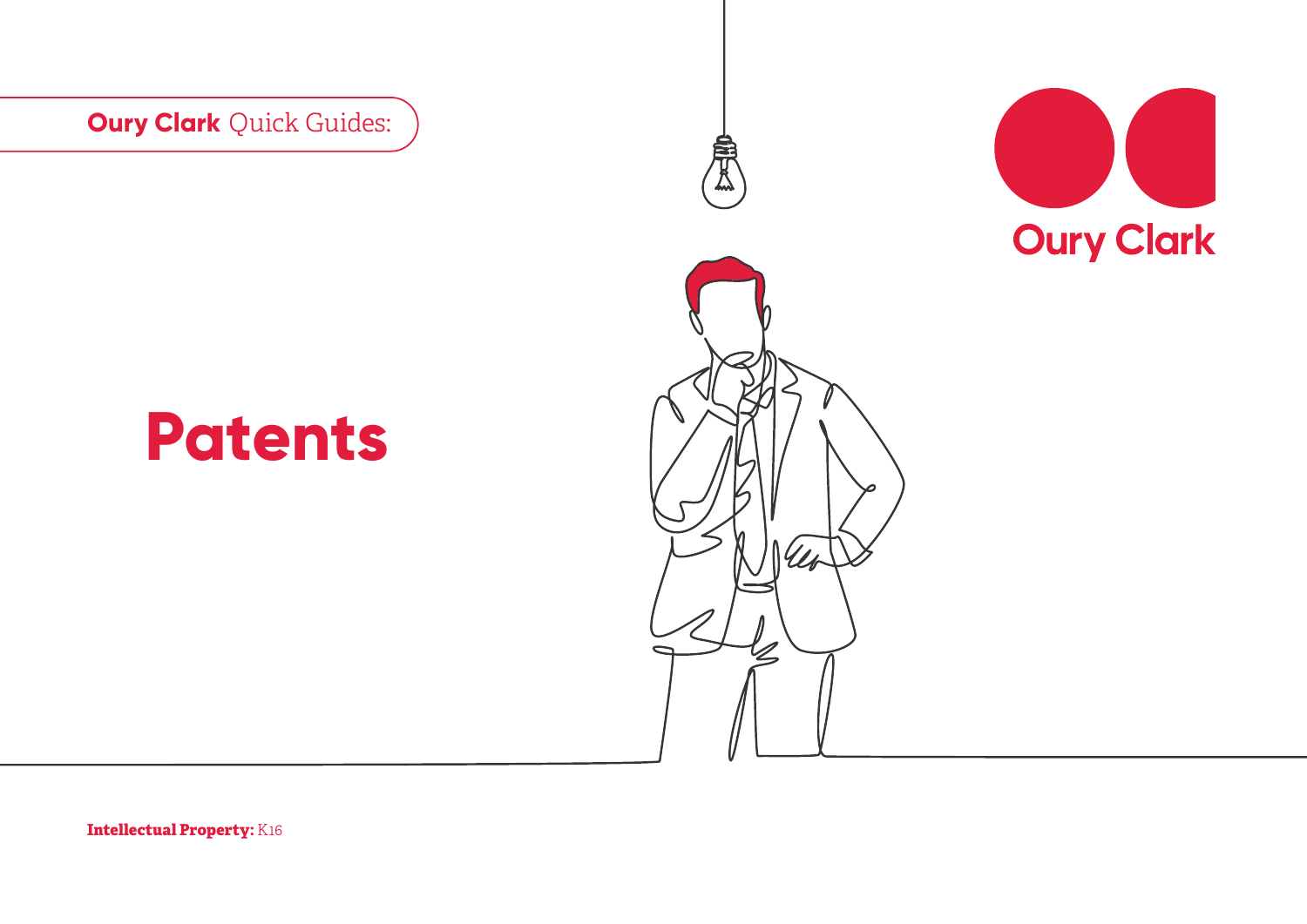**A patent protects how an invention works; what the invention does; how it is made; and, from what it is made.**

#### **Why apply for a patent?**

A patent gives the inventor the ability to take legal action against any other who copies, manufactures, sells or imports the invention without the permission of the inventor.

The patent also gives the inventor permission to sell the invention and the relevant intellectual property rights; grant a licence of the invention to someone else (whilst retaining the intellectual property rights); and openly discuss the relevant invention with others without fear of copying.

If a patent is not registered, anyone can use, make or sell the invention and the inventor will not be able to prevent them from carrying out such actions.

#### **Length of protection**

A patent is initially granted for 5 years. After this, it can be renewed every year for a maximum of 20 years, subject to the payment of renewal fees.

#### **What qualities are needed to create a patent?**

**Novelty:** the invention must be new, and not the same as any design which is already publically available.

**Inventive step:** the invention must have an inventive step that is not obvious to someone with knowledge and experience in that field.

**Industrial use:** the invention must be capable of being made or used in some kind of industry.

There are certain inventions that cannot be patented. These exceptions are as follows:

- Scientific or mathematical discoveries, theories or methods.
- Literary, dramatic, musical or artistic work.
- Methods of doing business, playing a game or performing a mental act.
- Computer programmes.
- The presentation of information.
- Methods of medical treatment or diagnosis.
- Animal or plant varieties.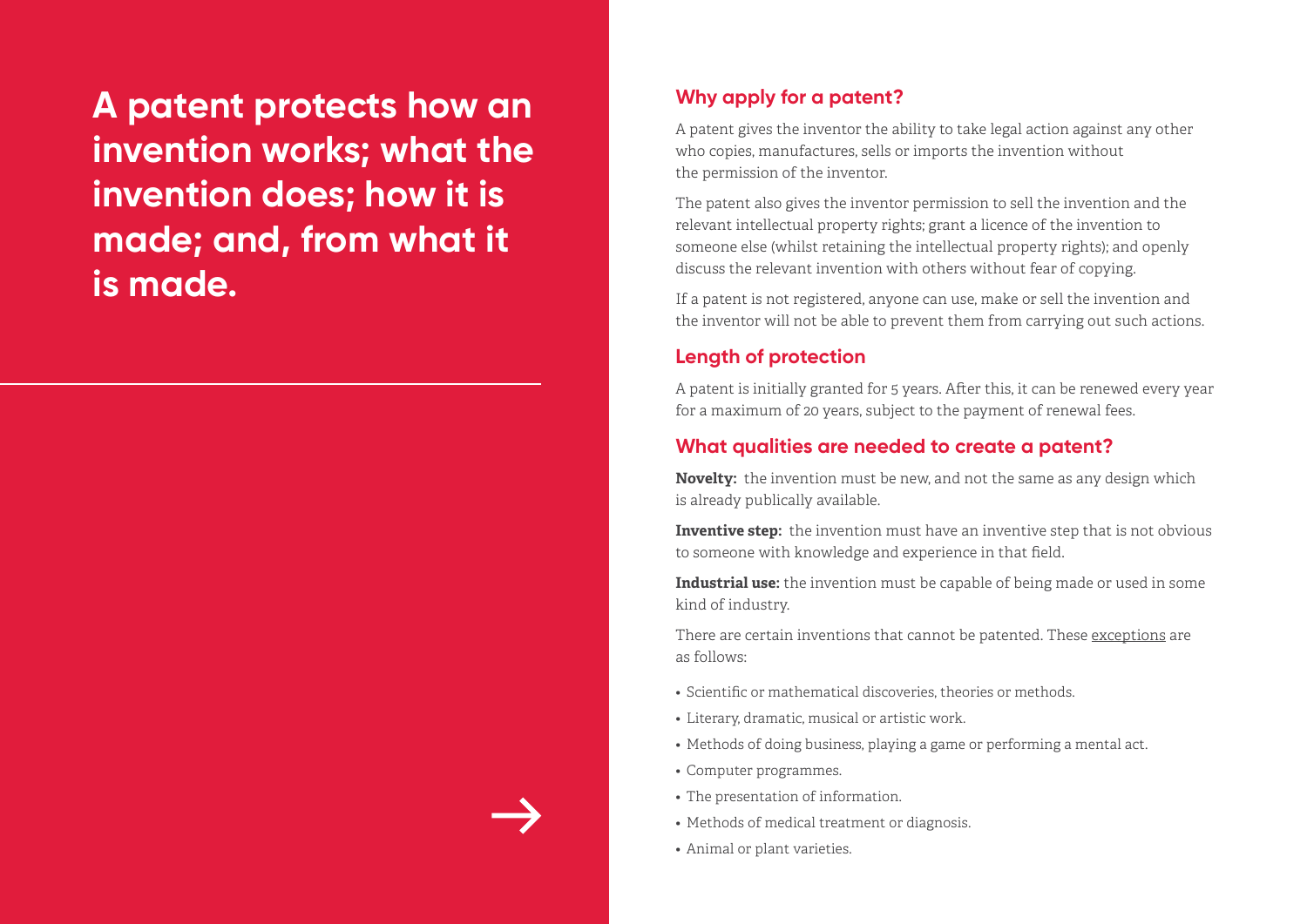#### **The application procedure**

**Application:** To apply for a patent, the relevant application form (Form 1) must be completed together with certain supporting documentation:

- A full description of the invention.
- Drawings.
- An abstract.
- The claims made in respect of the invention.

The 'Claims' element of the application set out the main technical features of the invention and how the invention differs from others of the same class.

**Search:** After the application has been filed, provided that a search request has been made with the application (which we would always advise) it is checked against published patents to ensure that the invention is new and inventive.

**Publication:** If an application meets the requirements up to this stage, it will be published, normally just over 18 months after the filing date. Upon publication, any details that have been submitted will be made available to the public.

**Substantive Examination:** After the patent has been published, there is a substantive examination of the proposed patent and claims by an examiner to ensure that it meets all the legal requirements. If objections are raised, the applicant must address these in order to continue and have the patent granted.

**Grant:** If the substantive examination is approved and all legal requirements are met, the patent will be published in final form and a certificate sent to the inventor.

#### **Timeframe and cost**

The application for a patent is a long procedure. A typical application takes between 3 and 4 years from first application to grant; there is generally a time limit of 4½ years (which can be accelerated in rare cases).

The official fees for filing a patent application for patent are between £230 and £280 for the full process of preliminary examination, search and substantive examination, however legal fees are likely to be significantly higher.

After the first five years, a patent needs renewing each year. The current fee for renewal starts at £70 in the fifth year with an increase each year with a final renewal fee of £600 being payable in the 20th year.

#### **Patents over software**

Under UK law, business methods and computer programs must meet certain criteria in order to be patentable. This has resulted in the UK position on software patents being somewhat uncertain -some software inventions are patentable whilst others are not. In order for software to be patentable the applicant must show:

- there has been a technical step; and
- the contribution does not fall solely in the scope of any of the exceptions mentioned above.

By way of example, a piece of software which increases the efficiency of a business would not be capable of obtaining patent protection. The software would fall solely under the business methods exception and would not necessarily show that any technical step was involved.

In contrast, if a piece of software improves a current invention (e.g. the software is used to improve the breaking mechanism in a car) then it may be patented as the software in this case is not solely a computer program, but also involves a technical step.

### **Patents and Tax**

It will sometimes be commercially sensible to segregate a patent and any other IP within a separate corporate entity from the rest of a business. Should anything happen to the broader business, control of the patent can be retained for future use. Moreover, the patent may be transferred to a commercial entity in a lower taxed jurisdiction, where licence fees or royalties for use can be levied.